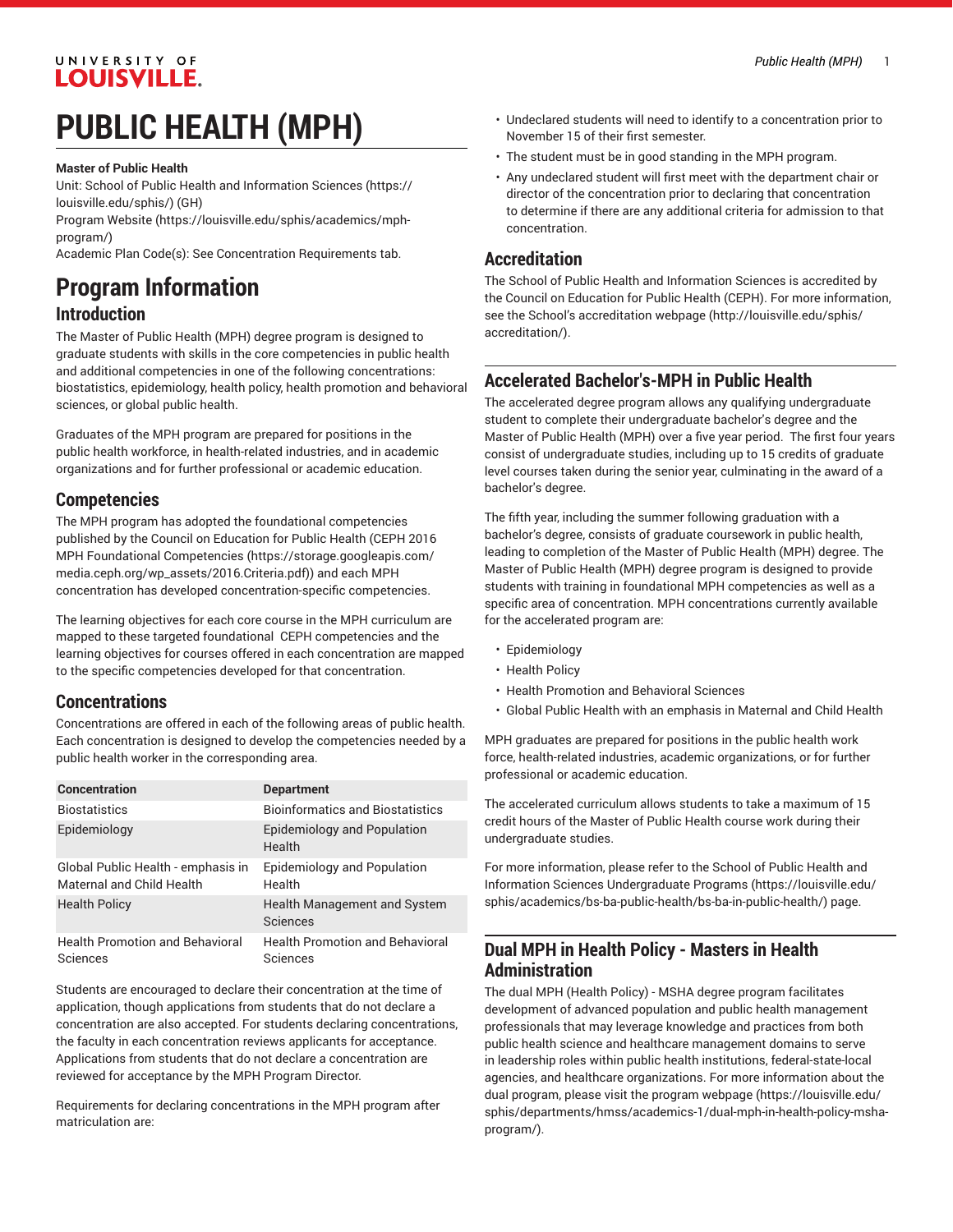# **Admission Requirements**

The ideal candidate for admission to the MPH program has received the equivalent of a bachelor's degree or higher, can comprehend and communicate effectively in English, has the recommendations of at least three persons in a health-related or advanced education field, has performed satisfactorily on one or more standardized test, and is interested in pursuing a career in public health or a related field.

The requirements for admission to the MPH program are:

- Bachelor's degree from an accredited institution or its equivalent
- Recommended minimum GPA of 3.0 on a 4.0 scale
- If a candidate's primary language is not English, one of the following:
	- Test of English as a Foreign Language (TOEFL) exam with a minimum score of 90 (after conversion for test type), official IELTS scores of at least 6.5 overall band score from the academic module exam or official Duolingo overall score of 105.
	- Passing an advanced level Intensive English as a Second Language program
	- ECFMG (Educational Commission for Foreign Medical Graduates) certification
	- Degree from an accredited U.S. institution (requires provisional admission with evaluation of English language competency and potential requirement to pass an advanced level Intensive English as a Second Language program)

Applicants must apply through the Centralized Application Service for Public Health, [SOPHAS](https://sophas.org/) ([https://sophas.org/\)](https://sophas.org/).

An application is considered after the following requirements have been received:

- Three letters of recommendation written within the last twelve months.
- Official transcripts of all degrees.
- One-page personal statement written by the applicant that is a clear, substantive description of his or her goals in public health, noting any professional or research experience.
- GRE scores are not required for the following MPH concentrations: Global Health, Health Promotion and Behavioral Sciences, Health Policy, and Epidemiology.
- GRE scores are required for the MPH concentration in Biostatistics.
- **International applicants**: Foreign credential evaluation of all degrees from non-U.S. institutions. Please contact the MPH program prior to completing this requirement.
- Students applying with a concentration in Health Policy must be interviewed by the HMSS Health Leadership Committee.

#### *Application Deadline*

Fall semester – March 1 (International applicants). Applications are accepted on a rolling basis for domestic students.

Domestic students are encouraged to apply no later than 30 days prior to the start of the fall semester.

Spring semester – Applications are not accepted.

Summer semester – Applications are not accepted.

For information on the application process, please contact:

**MPH Program**

#### **School of Public Health and Information Sciences**

University of Louisville 485 East Gray Street Louisville, KY 40202

[sphismph@louisville.edu](mailto:sphismph@louisville.edu)

Phone: (502) 852-3289

Fax: (502) 852-3294

### **Faculty Advisor**

On matriculation, each student is assigned a faculty advisor and is requested to meet at least twice each semester with his or her advisor.

If a student is admitted to a specific concentration, the director of the concentration will assign a specific faculty member as advisor. If students are admitted to the program as undeclared, the MPH program director will serve as their advisor. Undeclared students admitted to a specific concentration by the end of the first semester will be assigned a faculty advisor by the director of the concentration.

The faculty advisor serves as academic practicum advisor, academic mentor, and counselor on career and employment opportunities, professional development, and opportunities beyond graduate school.

## **Program Requirements**

The MPH curriculum consists of core courses, concentration courses in one of the areas of public health, completion of a practicum experience, and completion of an integrating experience. The core courses are generally completed prior to taking concentration courses, the integration experience, and the practicum.

Full-time students are expected to complete the program and graduate in two years. Part-time students are required to complete the program and graduate within six years.

### **Coursework**

42-48 total credit hours:

- 12 credit hours of core courses
- 4 credit hours of Practice Experience
- 2 credit hours of Integrative Experience
- 24-30 credit hours of concentration coursework

Students must successfully complete core, concentration, practicum, and integrating experience coursework with a minimum GPA of 3.0.

### **MPH Coursework**

| Code                          | Title                                                        | <b>Hours</b> |
|-------------------------------|--------------------------------------------------------------|--------------|
| <b>Core Coursework</b>        |                                                              | 12           |
| <b>PHMS 501</b>               | Introduction to Public Health Practice and<br>Administration |              |
| <b>PHPB 501</b>               | Introduction to Public Health Behavior                       |              |
| <b>PHEP 501</b>               | Introduction to Epidemiology                                 |              |
| <b>PHST 500</b>               | Introduction to Biostatistics for Health Sciences I          |              |
| <b>Practice Experience</b>    |                                                              |              |
| <b>PHPH 677</b>               | <b>Public Health Practice Experience 1</b>                   |              |
| <b>PHPH 678</b>               | Public Health Practice Experience 2                          |              |
| <b>PHPH 679</b>               | Public Health Practicum Experience 3                         |              |
| <b>Integrative Experience</b> |                                                              | 2            |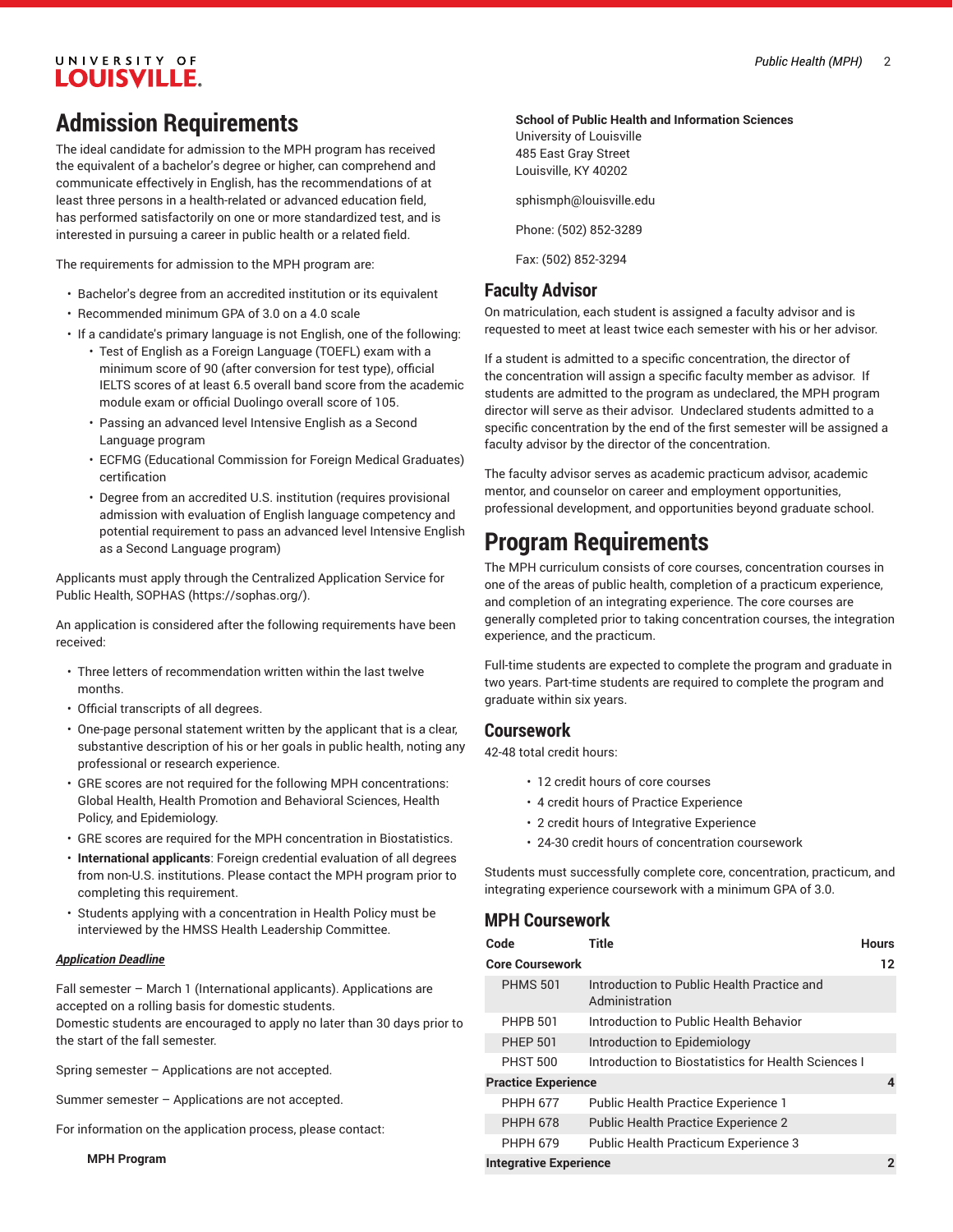| <b>PHPH 698</b>            | Public Health Integrative Learning Experience |
|----------------------------|-----------------------------------------------|
| Ospanienskiem Osponianiens |                                               |

| <b>Concentration Coursework</b>                              | $24 - 30$ |
|--------------------------------------------------------------|-----------|
| See Concentration Requirements for specific coursework and a |           |
| two-year (full-time) Plan of Study                           |           |
| <b>Minimum Total Hours</b>                                   | 42-48     |

### **Concentration courses (minimum 24 credit hours)**

All students seeking an MPH degree in the School of Public Health and Information Sciences must take a minimum of 24 credit hours in their selected concentration. For a detailed description of coursework for each of the concentrations, click on "Concentration Requirements" in the menu above.

# **Concentration Requirements**

### **Concentration in Biostatistics**

Academic Plan Code(s): PH\_ \_MPHBIO

42 total credit hours, made up of the following:

 credit hours of MPH core coursework credit hours of Practice Experience credit hours of Integrative Experience credit hours of required courses in Biostatistics

The Biostatistics concentration is not available for completion by accelerated MPH students.

| Course            | Title                                                     | <b>Hours</b>   |
|-------------------|-----------------------------------------------------------|----------------|
| Year 1            |                                                           |                |
| Fall              |                                                           |                |
| <b>PHMS 501</b>   | Introduction to Public Health Practice and Administration | 3              |
| <b>PHPB 501</b>   | Introduction to Public Health Behavior                    | 3              |
| <b>PHEP 501</b>   | Introduction to Epidemiology                              | 3              |
| <b>PHST 500</b>   | Introduction to Biostatistics for Health Sciences I       | 3              |
|                   | <b>Hours</b>                                              | 12             |
| Spring            |                                                           |                |
| <b>PHST 501</b>   | Introduction to Biostatistics for Health Sciences II      | 3              |
| <b>PHMS 641</b>   | Data Mining I                                             | 3              |
| <b>PHST 620</b>   | Introduction to Statistical Computing                     | 3              |
| <b>PHPH 677</b>   | Public Health Practice Experience 1                       | 1              |
|                   | <b>Hours</b>                                              | 10             |
| Year <sub>2</sub> |                                                           |                |
| Fall              |                                                           |                |
| <b>PHST 680</b>   | <b>Biostatistical Methods I</b>                           | 3              |
| <b>PHEP 602</b>   | <b>Epidemiological Methods</b>                            | 3              |
| <b>PHPH 678</b>   | Public Health Practice Experience 2                       | 1              |
| <b>PHPH 698</b>   | Public Health Integrative Learning Experience             | $\overline{2}$ |
|                   | <b>Hours</b>                                              | 9              |
| Spring            |                                                           |                |
| <b>PHST 640</b>   | Statistical Methods for Research Design in Health         | 3              |
|                   | Sciences                                                  |                |
| <b>PHST 681</b>   | <b>Biostatistical Methods II</b>                          | 3              |
| <b>PHST 684</b>   | <b>Categorical Data Analysis</b>                          | 3              |
| <b>PHPH 679</b>   | Public Health Practicum Experience 3                      | $\overline{2}$ |
|                   | <b>Hours</b>                                              | 11             |
|                   | <b>Minimum Total Hours</b>                                | 42             |

### **Concentration in Epidemiology**

Academic Plan Code(s): PH\_ \_MPHEPI

- Accelerated BA in Public Health-MPH: PHBAMPHEPA
- Accelerated BS in Public Health-MPH: PHBSMPHEPA
- Accelerated BA/BS-MPH for non-Public Health majors: PHMPHEPA

Students concentrating in the MPH Epidemiology Program will be required to fulfill a minimum of 45 credit hours including the following:

 credit hours of MPH core coursework credit hours of Practice Experience credit hours of Integrative Experience credit hours of required courses in Epidemiology Three (3) credit hours (maximum) of either: a) an epidemiology selective $^{\rm l}$  or b) an independent study (i.e., PHEP 666) $^{\rm 2}$ 

| Course                | Title                                                                      | <b>Hours</b>   |
|-----------------------|----------------------------------------------------------------------------|----------------|
| Year 1                |                                                                            |                |
| Fall                  |                                                                            |                |
| <b>PHMS 501</b>       | Introduction to Public Health Practice and Administration                  | 3              |
| <b>PHPB 501</b>       | Introduction to Public Health Behavior                                     | 3              |
| <b>PHEP 501</b>       | Introduction to Epidemiology                                               | 3              |
| <b>PHST 500</b>       | Introduction to Biostatistics for Health Sciences I                        | 3              |
|                       | <b>Hours</b>                                                               | 12             |
| Spring                |                                                                            |                |
| <b>PHST 501</b>       | Introduction to Biostatistics for Health Sciences II                       | 3              |
| <b>PHEP 627</b>       | Survey Research Methods                                                    | 3              |
| PHEP 616              | Disease Surveillance and Health Statistics                                 | 3              |
| <b>PHPH 677</b>       | Public Health Practice Experience 1                                        | 1              |
|                       | <b>Hours</b>                                                               | 10             |
| Year <sub>2</sub>     |                                                                            |                |
| Fall                  |                                                                            |                |
| <b>PHEP 602</b>       | <b>Epidemiological Methods</b>                                             | 3              |
| <b>PHEP 604</b>       | Epidemiology of Infectious Disease                                         | $\overline{2}$ |
| <b>PHEP 607</b>       | Epidemiology of Cancer                                                     | $\overline{2}$ |
| <b>PHEP 620</b>       | Environmental and Occupational Epidemiology                                | 3              |
| <b>PHPH 678</b>       | Public Health Practice Experience 2                                        | 1              |
|                       | Hours                                                                      | 11             |
| Spring                |                                                                            |                |
| <b>PHEP 609</b>       | Epidemiology of Cardiovascular Disease                                     | 2              |
| <b>PHEP 655</b>       | Emerging Issues in Epidemiology                                            | 3              |
| One of the following: |                                                                            | 3              |
| <b>PHEP 666</b>       | Master's Independent Study in Epidemiology and<br><b>Population Health</b> |                |
|                       | PHEP Selective (see list below) <sup>1</sup>                               |                |
| <b>PHPH 679</b>       | Public Health Practicum Experience 3                                       | $\overline{2}$ |
| <b>PHPH 698</b>       | Public Health Integrative Learning Experience                              | 2              |
|                       | Hours                                                                      | 12             |
|                       | <b>Minimum Total Hours</b>                                                 | 45             |

1 **Epidemiology Electives:** Availability of the following courses will vary each year as epidemiology selectives with consideration to faculty workloads:

- PHEP 606 Genetic and Molecular Epidemiology
- PHEP 613 Epidemiology of Aging and Disability
- PHEP 624 Methods in Reproductive and Perinatal Epidemiology \*
- PHEP 626 Introduction to Social Epidemiology
- PHEP 611 Nutritional Epidemiology
- PHEP 615 Foundations of Global Maternal and Child Health \*
- PHEP 625 Child Health & Development \*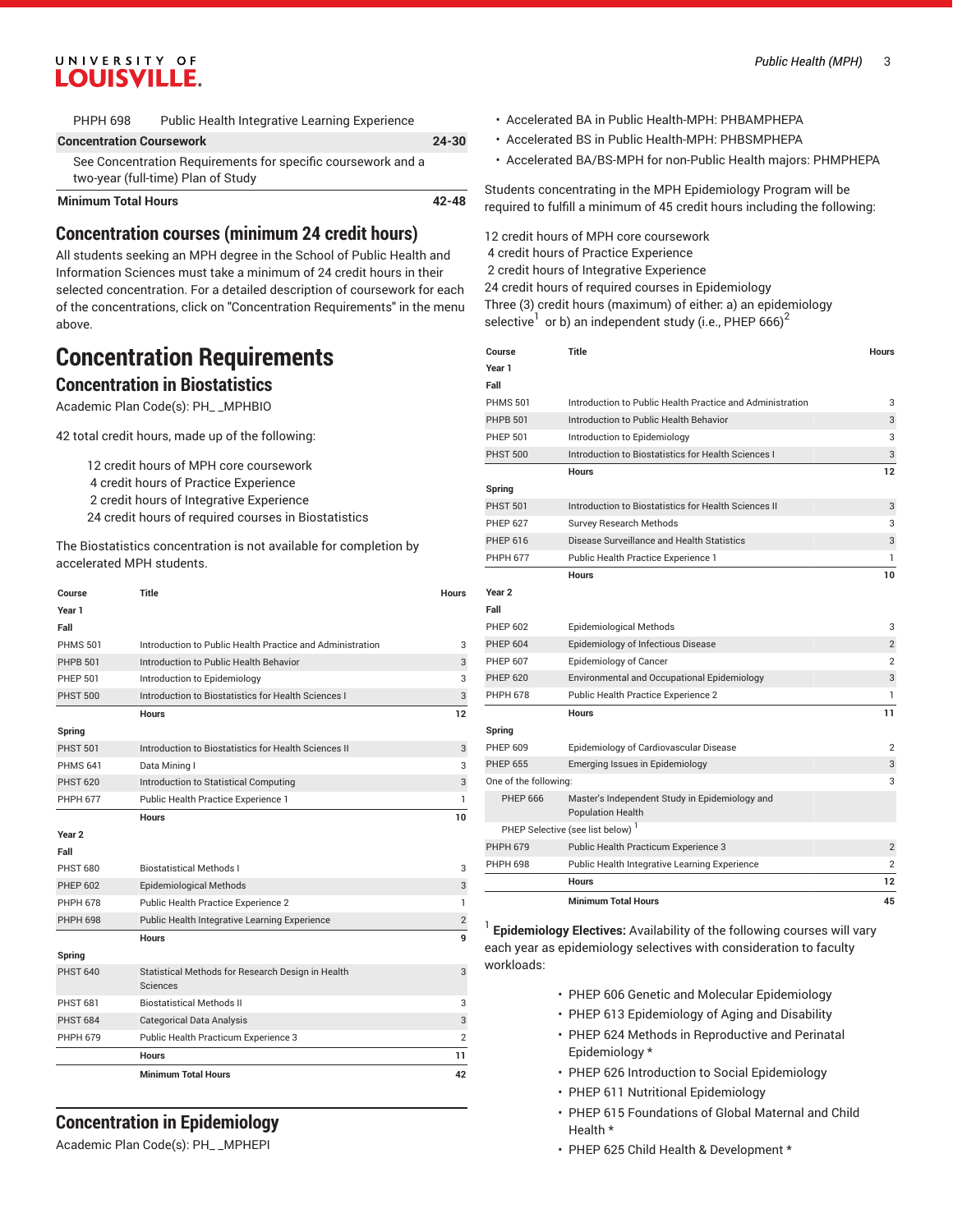$^{\rm 2}$  PHEP 666 Master's Independent Study in Epidemiology and Population Health may be taken as an optional course for MPH Epi-concentration students who wish to supplement their learning experience via independent research with a faculty member. Enrollment is limited to three (3) credit hours for an MPH student.

\*Availability subject to coordination with Global Health Concentration. Non-epidemiology courses also may be selected pending program and instructor permissions; all courses offered by SPHIS are pre-approved by the program, with the exception of those required for the MS or PhD in Epidemiology (PHEP 618, PHEP 621, PHEP 622, PHEP 623, PHEP 701, PHEP 702, PHEP 750, PHEP 778) for which both program and instructor permission will be required for enrollment.

### **Concentration in Global Public Health – Maternal and Child Health Emphasis**

Academic Plan Code(s): PH\_ \_MPHGPH

- Accelerated BA in Public Health-MPH: PHBAMPHGPA
- Accelerated BS in Public Health-MPH: PHBSMPHGPA
- Accelerated BA/BS-MPH for non-Public Health majors: PHMPHGPA

47 total credit hours, made up of the following:

 credit hours of MPH core coursework credit hours of Practice Experience credit hours of Integrative Experience credit hours of Global MPH concentration courses credit hours of targeted MCH emphasis coursework

| Course            | <b>Title</b>                                                   | <b>Hours</b>   |
|-------------------|----------------------------------------------------------------|----------------|
| Year 1            |                                                                |                |
| Fall              |                                                                |                |
| <b>PHMS 501</b>   | Introduction to Public Health Practice and Administration      | 3              |
| <b>PHPB 501</b>   | Introduction to Public Health Behavior                         | 3              |
| <b>PHFP 501</b>   | Introduction to Epidemiology                                   | 3              |
| <b>PHST 500</b>   | Introduction to Biostatistics for Health Sciences I            | 3              |
|                   | <b>Hours</b>                                                   | 12             |
| Spring            |                                                                |                |
| <b>PHST 501</b>   | Introduction to Biostatistics for Health Sciences II           | 3              |
| <b>PHMS 530</b>   | <b>Comparative Health Systems</b>                              | 3              |
| <b>PHEP 615</b>   | Foundations of Global Maternal and Child Health                | 3              |
| <b>PHPH 677</b>   | Public Health Practice Experience 1                            | 1              |
|                   | <b>Hours</b>                                                   | 10             |
| Year <sub>2</sub> |                                                                |                |
| Fall              |                                                                |                |
| <b>PHEP 602</b>   | <b>Epidemiological Methods</b>                                 | 3              |
| <b>PHEP 604</b>   | Epidemiology of Infectious Disease                             | $\overline{2}$ |
| <b>PHFP 624</b>   | Methods in Reproductive and Perinatal Epidemiology             | 3              |
| <b>PHPB 614</b>   | Critical Thinking, Programming Planning, and<br>Implementation | 3              |
| <b>PHPH 678</b>   | Public Health Practice Experience 2                            | 1              |
|                   | <b>Hours</b>                                                   | 12             |
| Spring            |                                                                |                |
| PHPB 615          | <b>Advanced Program Evaluation</b>                             | 3              |
| <b>PHEP 625</b>   | Child Health & Development                                     | 3              |
| <b>PHEP 627</b>   | Survey Research Methods                                        | 3              |
| <b>PHPH 679</b>   | Public Health Practicum Experience 3                           | $\overline{2}$ |
| <b>PHPH 698</b>   | Public Health Integrative Learning Experience                  | $\overline{2}$ |
|                   | <b>Hours</b>                                                   | 13             |
|                   | <b>Minimum Total Hours</b>                                     | 47             |

### **Concentration in Health Policy**

Academic Plan Code(s): PH\_ \_MPHHPC

- Accelerated BA in Public Health-MPH: PHBAMPHHPA
- Accelerated BS in Public Health-MPH: PHBSMPHHPA
- Accelerated BA/BS-MPH for non-Public Health majors: PHMPHHPA

48 total hours, made up of the following:

 credit hours of MPH core coursework credit hours of Practice Experience credit hours of Integrative Experience credit hours of concentration coursework credit hours of Health Policy elective coursework

The Health Policy concentration is not available for completion by accelerated MPH students.

| Course                    | <b>Title</b>                                                                                                                        | <b>Hours</b>   |
|---------------------------|-------------------------------------------------------------------------------------------------------------------------------------|----------------|
| Year 1                    |                                                                                                                                     |                |
| Fall                      |                                                                                                                                     |                |
| <b>PHMS 501</b>           | Introduction to Public Health Practice and Administration                                                                           | 3              |
| <b>PHPB 501</b>           | Introduction to Public Health Behavior                                                                                              | 3              |
| <b>PHEP 501</b>           | Introduction to Epidemiology                                                                                                        | 3              |
| <b>PHST 500</b>           | Introduction to Biostatistics for Health Sciences I                                                                                 | 3              |
|                           | <b>Hours</b>                                                                                                                        | 12             |
| Spring                    |                                                                                                                                     |                |
| <b>PHST 501</b>           | Introduction to Biostatistics for Health Sciences II                                                                                | 3              |
| <b>PHMS 610</b>           | Health Policy and Analysis                                                                                                          | 3              |
| <b>PHMS 530</b>           | <b>Comparative Health Systems</b>                                                                                                   | 3              |
| <b>PHMS 635</b>           | <b>Health Law and Ethics</b>                                                                                                        | 3              |
| <b>PHPH 677</b>           | <b>Public Health Practice Experience 1</b>                                                                                          | $\mathbf{1}$   |
|                           | <b>Hours</b>                                                                                                                        | 13             |
| Year <sub>2</sub>         |                                                                                                                                     |                |
| Fall                      |                                                                                                                                     |                |
| <b>PHMS 662</b>           | <b>Health Economics</b>                                                                                                             | 3              |
| One of the following:     |                                                                                                                                     | 3              |
| Health Policy Elective #1 |                                                                                                                                     |                |
| <b>PHMS 670</b>           | Statistical Data Management (recommended for students<br>wishing to pursue the PhD in Health Management &<br>Policy)                |                |
| Health Policy Elective #2 |                                                                                                                                     | 3              |
| <b>PHPH 678</b>           | Public Health Practice Experience 2                                                                                                 | 1              |
|                           | <b>Hours</b>                                                                                                                        | 10             |
| Spring                    |                                                                                                                                     |                |
| <b>PHMS 509</b>           | Health Finance and Financial Management                                                                                             | 3              |
| One of the following      |                                                                                                                                     | 3              |
| Health Policy Elective #3 |                                                                                                                                     |                |
| <b>PHMS 671</b>           | Statistical Analysis for Population Health (recommended<br>for students wishing to pursue the PhD in Health<br>Management & Policy) |                |
| PHPB 611                  | Community Organization and Assessment                                                                                               | 3              |
| <b>PHPH 679</b>           | Public Health Practicum Experience 3                                                                                                | $\overline{2}$ |
| <b>PHPH 698</b>           | Public Health Integrative Learning Experience                                                                                       | $\overline{2}$ |
|                           | <b>Hours</b>                                                                                                                        | 13             |
|                           | <b>Minimum Total Hours</b>                                                                                                          | 48             |

#### **Recommended Health Policy Electives\***

- PHEH 526 Nutrition and Maternal and Child Health
- PHMS 685 Health Operations & Management Science
- PHMS 615 Introduction to Health Systems